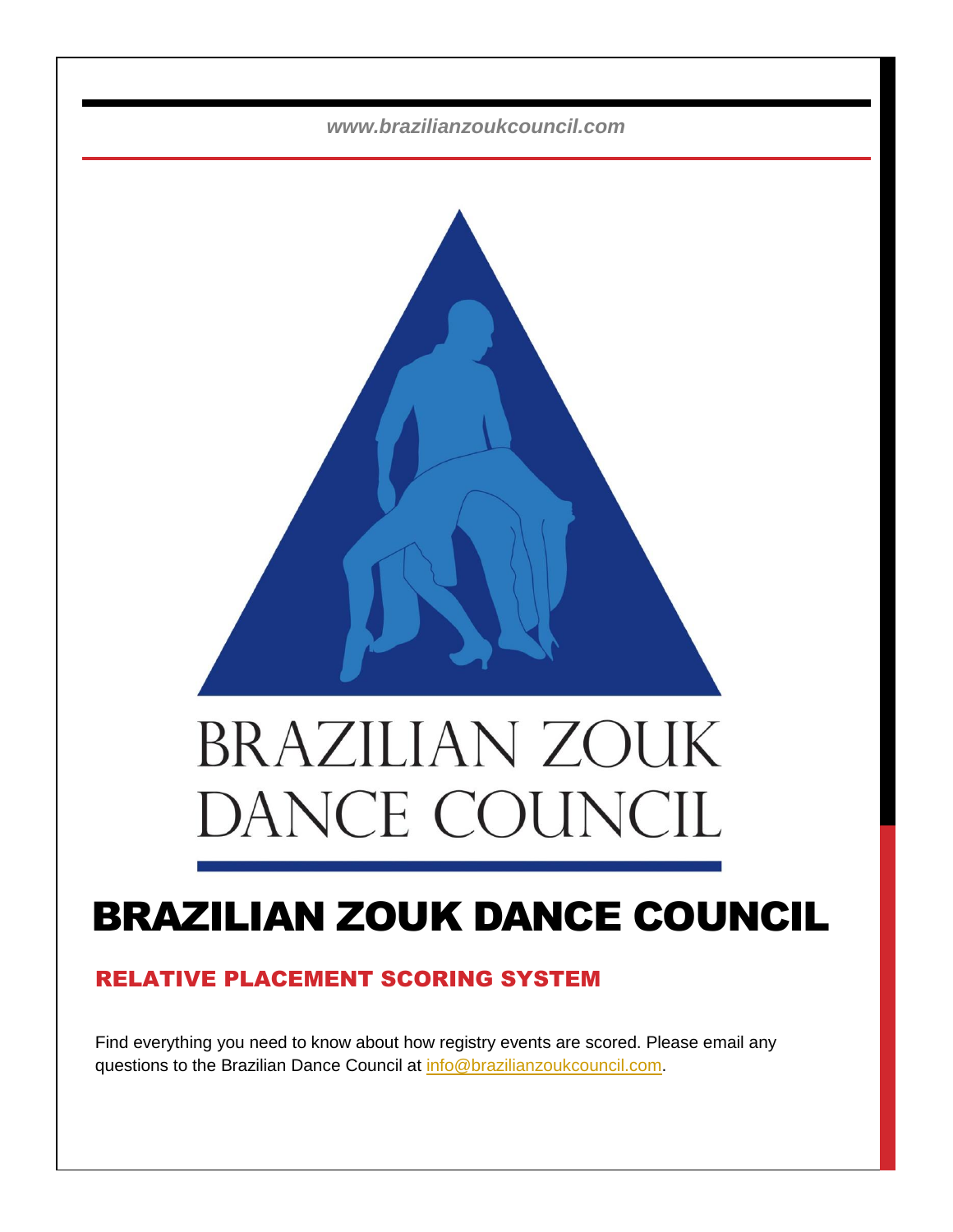# **BRAZILIAN ZOUK DANCE COUNCIL**

# **TABLE OF CONTENTS**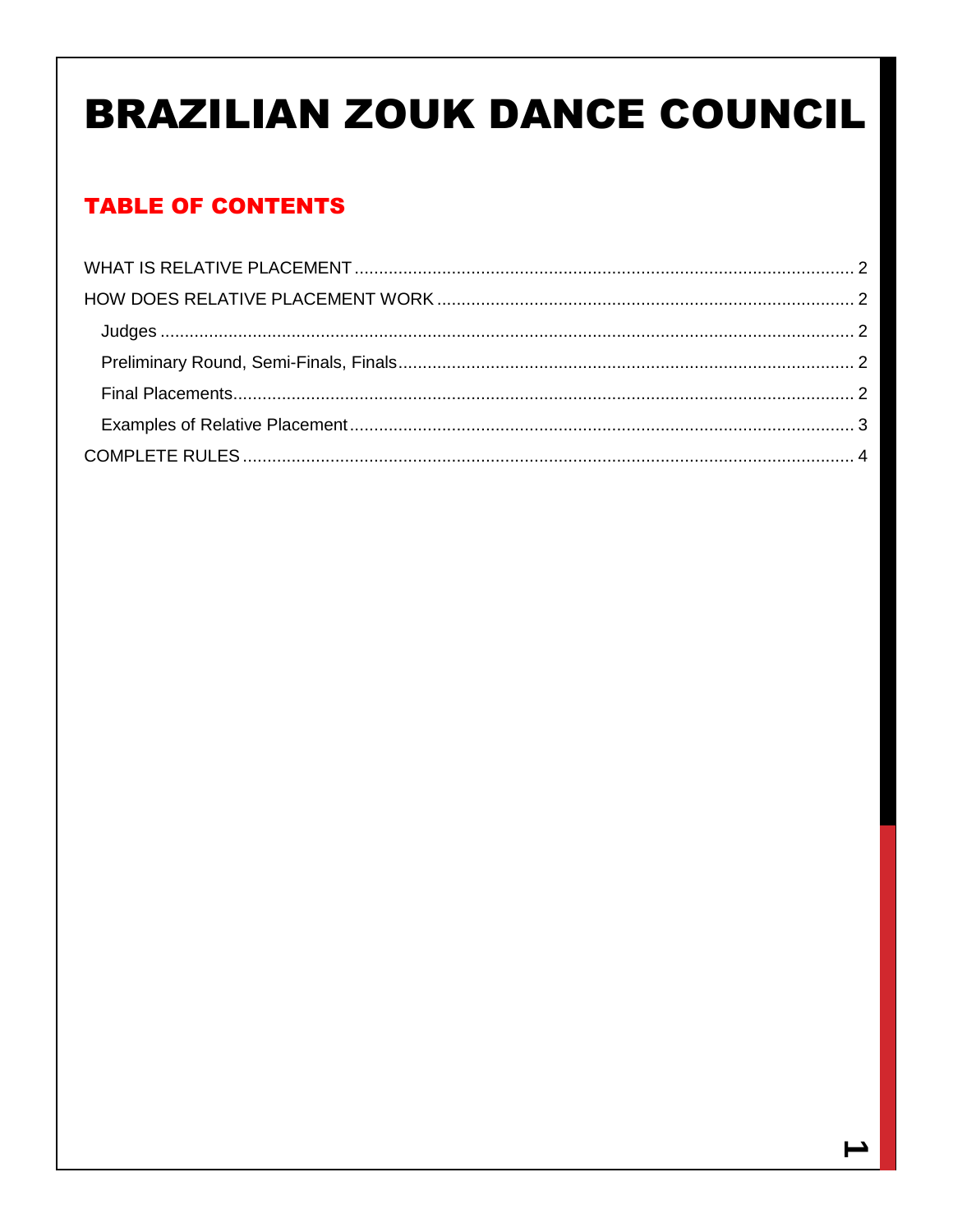# <span id="page-2-0"></span>WHAT IS RELATIVE PLACEMENT

Relative Placement is a scoring system which provides a fair method to value each judge's subjective vote. It makes sure that every judge has an equal vote on the end result, no judge has more power than the other one. Consequently, one high or low judge is disregarded and favoritism or bias from a judge is avoided.

# <span id="page-2-1"></span>HOW DOES RELATIVE PLACEMENT WORK

#### <span id="page-2-2"></span>**Judges**

A **minimum of five judges** are required with a maximum of nine.

In the preliminary and semi-final round an even or odd number of judges may be used: five, six, seven, eight or nine. In **Jack & Jill** competitions, one half of the judges may judge leaders, the other half followers.

A **final round** of a competition must be judged by an **odd number of judges**: at least five, recommended seven, preferred nine.

#### <span id="page-2-3"></span>Preliminary Round, Semi-Finals, Finals

In the preliminary round and if needed in the semi-finals, the competitors (single, couple or group) are not ranked in a specific order, a **call-back system** is used instead.

The judges select competitors for the next round (essentially **yes** or **no**) and determine alternates.

The scorer (which in most cases is the head judge) transforms the selections in ordinals: 1 for the selected competitors, 2 for alternates and 3 for the unselected. According to the total number of 1s, 2s and 3s received the competitors are ranked.

The head judge determines how many competitors are promoted for the next round. There are two possibilities:

- Pre-fixed number of semi-finalists or finalists
- Considering the natural break in the ranking (often it occurs, that the first group of ranked competitors are close together before there is a break to the second group with the rest of the ranked competitors)

### <span id="page-2-4"></span>Final Placements

In the finals, all the competitors (usually couple or group) get placed by the judges by defining a rank: 1st place, 2nd place, 3rd place, etc. while duplicate placements are not allowed.

**For the final placement a majority is needed**. If no competitor has a majority of the same placement, the next placement is added to the previous placements until a majority is reached:

- $\bullet$  1st and 2nd place  $(= 1-2)$
- $\bullet$  1st, 2nd and 3rd place  $(= 1-3)$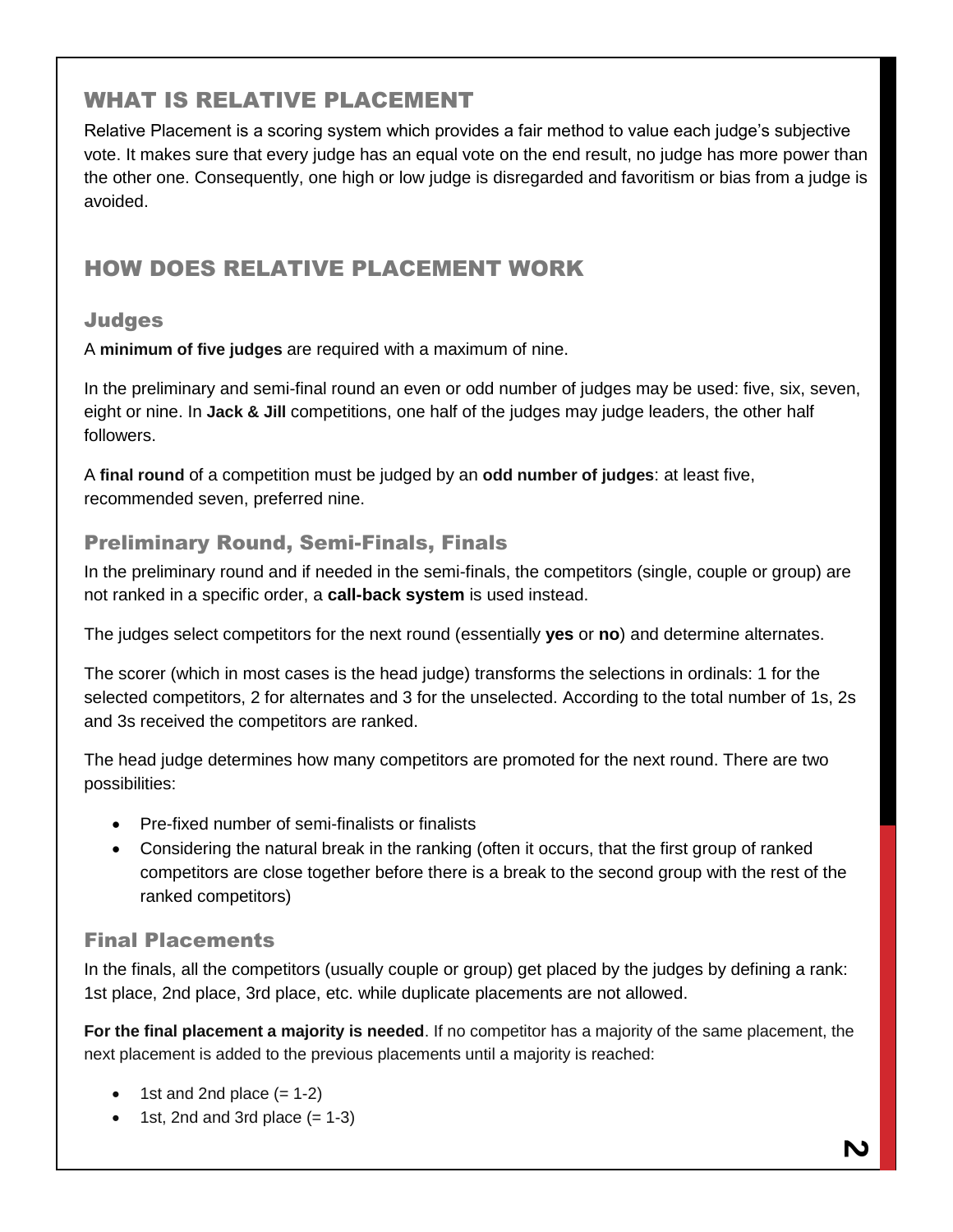$e$  etc.

If two or more competitors have an equal majority, the numerical value of the ordinals for each competitor is added. The competitor with the lower sum get ranked higher. If the sums for two and more competitors are equal, the next placement is added to the previous placements.

### <span id="page-3-0"></span>Examples of Relative Placement **Example 1:**

| <b>Competitor</b> |         |                         | <b>Judges Placements</b> |                |                | <b>Total Relative Placement</b> |         |                |        |         |         | Final |
|-------------------|---------|-------------------------|--------------------------|----------------|----------------|---------------------------------|---------|----------------|--------|---------|---------|-------|
| <b>Number</b>     | Judge 1 | J2                      | J3                       | J <sub>4</sub> | J <sub>5</sub> | $1 - 1$                         | $1 - 2$ | $1 - 3$        | $1-4$  | $1 - 5$ | $1 - 6$ | Place |
|                   |         | 5                       |                          |                | 2              | 3                               |         |                |        |         |         |       |
| $\overline{2}$    | 2       | $\overline{\mathbf{2}}$ | 5                        | 4              |                |                                 | 3       |                |        |         |         |       |
| 3                 | 3       | 3                       | 3                        | 2              | з              | ۰                               |         | 5              |        |         |         |       |
|                   | 4       | 4                       | $\overline{2}$           | 3              | Δ              | $\sim$                          |         | $\overline{2}$ | 5      |         |         |       |
| 5                 | 5       |                         | 4                        | 5              | 5              |                                 |         |                | 2      | 5       |         |       |
| 6                 | 6       | 6                       | 6                        | 6              | 6              | $\sim$                          | $\sim$  | $\sim$         | $\sim$ | $\sim$  | 5       |       |

In this example, the result is clear through all competitors. The majority of votes with five judges is three.

- Although Judge 2 placed competitor #1 fifth, the majority of three judges placed them first, so the final place is first as well.
- Competitor #2 got one first place and two second place votes. Therefore 1-1 is 1 and 1-2 (1st plus 2nd) is 3.
- Competitor #3 got no first place, one second place and four third place votes: 1-1 is 0, 1-2 is 1 and 1-3 is five (1st plus 2nd plus 3rd)